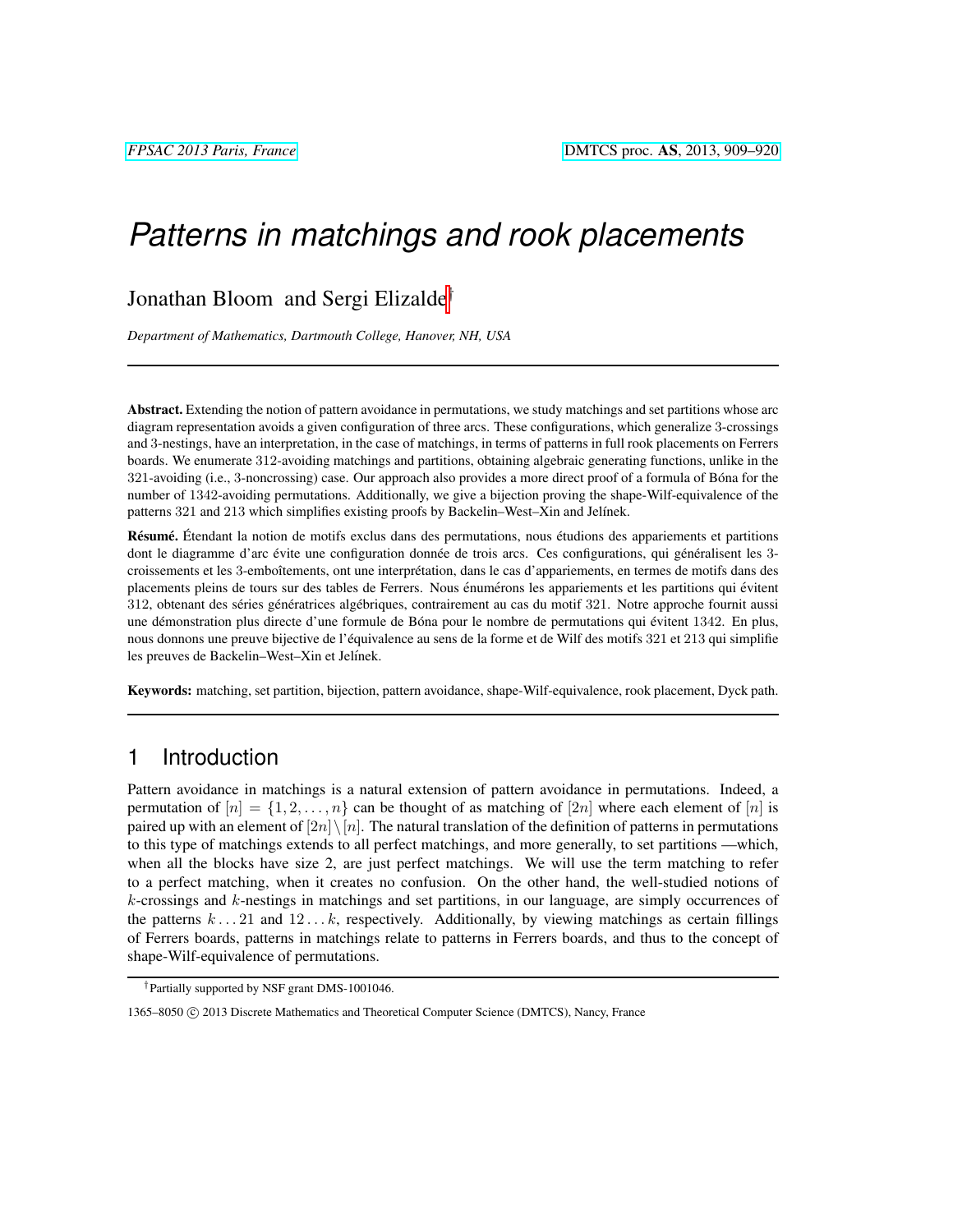Motivated by these connections and by the recent work on crossings, nestings, permutation patterns, and shape-Wilf-equivalence, we study matchings and partitions that avoid patterns of length 3. We consolidate and simplify recent work on the classification of these patterns, and we obtain new results on the enumeration of matchings and partitions that avoid some of these patterns.

### *1.1 Background*

We represent a matching of  $[2n]$  as an arc diagram as follows: place  $2n$  equally spaced points on a horizontal line, numbered from left to right, and draw an arc between the two vertices of each of the  $n$  pairs. The picture on the left of Fig. [2](#page-6-0) corresponds to the matching  $(1, 6)$ ,  $(2, 12)$ ,  $(3, 4)$ ,  $(5, 7)$ ,  $(8, 10)$ ,  $(9, 11)$ . If  $i < j < k < \ell$ , two arcs  $(i, k)$ ,  $(j, \ell)$  form a crossing, and two arcs  $(i, \ell)$ ,  $(j, k)$  form a nesting. Similarly, a partition of  $[n]$  is represented by drawing, for each block  $\{i_1, i_2, \ldots, i_a\}$  of size a with  $i_1 < i_2 < \cdots < i_a$ ,  $a - 1$  arcs  $(i_1, i_2), (i_2, i_3), \ldots, (i_{a-1}, i_a)$ . A crossing in the partition is then a pair of arcs  $(i, k), (j, \ell)$ , and a nesting is a pair of arcs  $(i, \ell), (j, k)$ , where  $i < j < k < \ell$ .

Crossings and nestings in matchings and partitions have been studied for decades. It is well known that the number of perfect matchings on  $[2n]$  with no crossings (or with no nestings) is the *n*-th Catalan number  $C_n$ , which also equals the number of partitions of  $[n]$  of with no crossings, and the number of those with no nestings. More generally, attention has focused on the study of  $k$ -crossings ( $k$ -nestings), which are sets of  $k$  pairwise crossing (respectively, nesting) arcs. For set partitions, the above definition, which we use throughout the paper, is the same given by Chen, Deng, Du, Stanley and Yan [\[7\]](#page-11-0) and Krattenthaler [\[16\]](#page-11-1). However, we point out that different definitions of pattern avoidance for partitions have been introduced by Klazar [\[14\]](#page-11-2) and Sagan [\[17\]](#page-11-3).

The number of 3-nonnesting matchings of  $[2n]$  (viewed as fixed-point-free involutions with no decreasing sequence of length 6) was found by Gouyou-Beauchamps [\[12\]](#page-11-4), who recursively constructed a bijection onto pairs of noncrossing Dyck paths with 2n steps, counted by  $C_nC_{n+2} - C_{n+1}^2$ . More recently, Chen et al. [\[7\]](#page-11-0) showed that the number of k-noncrossing matchings (i.e., containing no k-crossing) of [2n] equals the number of k-nonnesting (i.e., containing no k-nesting) ones, for all k, and that the analogous results for partitions hold as well. Their proof, which uses vacillating tableaux and a variation of Robinson-Schensted insertion and deletion, also provides a bijection between k-noncrossing matchings and certain  $(k-1)$ -dimensional closed lattice walks, from where a determinant formula for the generating function in terms of hyperbolic Bessel functions follows.

Less is known about the enumeration of  $k$ -noncrossing set partitions. Bousquet-Mélou and Xin [\[5\]](#page-11-5) settled the case  $k = 3$  using a bijection into lattice paths to derive a functional equation for the generating function, which then is solved by the kernel method. They showed that the generating function for 3 noncrossing set partitions is D-finite, that is, it satisfies a linear differential equation with polynomial coefficients. This is conjectured not to be the case for  $k > 3$ . For k-nonnesting set partitions, additional functional equations for the generating functions have been obtained by Burrill et al. [\[6\]](#page-11-6) using generating trees for open arc diagrams.

By interpreting matchings and partitions as rook placements on Ferrers boards and using the growth diagram construction of Fomin, Krattenthaler [\[16\]](#page-11-1) gave a simpler description of the bijections in [\[7\]](#page-11-0) proving the symmetry of crossing and nesting number on matchings and partitions. He extended the results to fillings of Ferrers boards with nonnegative integers. Other extensions have been given by de Mier [\[9\]](#page-11-7) to fillings with prescribed row and column sums.

As mentioned before, k-crossings (respectively, k-nestings) in matchings have a simple interpretation as occurrences of the monotone decreasing (respectively, increasing) pattern of length k. In this paper we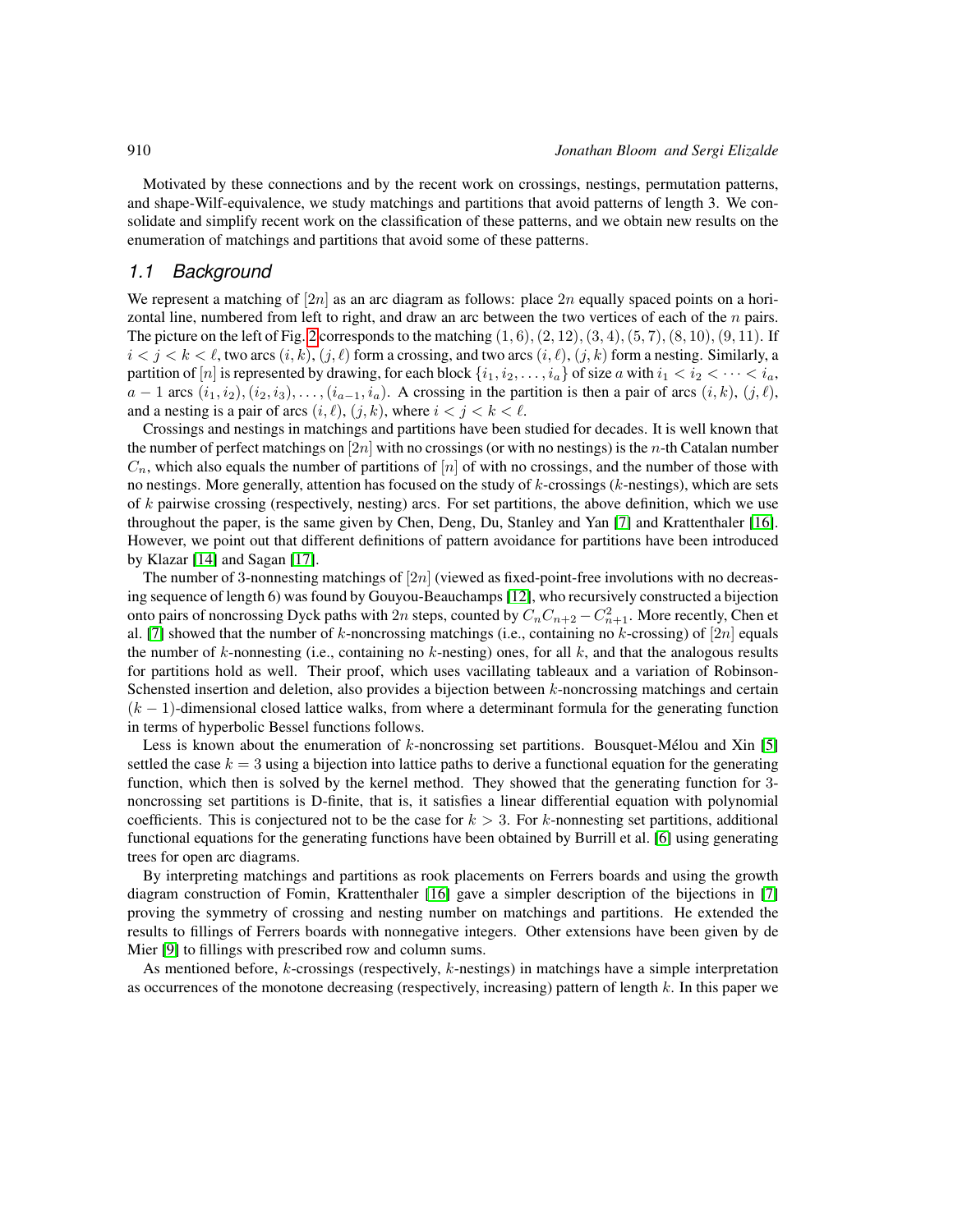study and enumerate matchings that avoid other patterns of length 3, and in some cases, we extend our results to the enumeration of pattern-avoiding partitions. The translation of crossings and nestings to the language of permutation patterns becomes natural via a bijection between matchings and certain fillings of Ferrers boards, called full rook placements, described in Section [2.2.](#page-4-0) For such fillings, the definitions of pattern containment and avoidance in permutations generalize routinely, and they have been widely studied in the literature. In this setting, Stankova and West [\[19\]](#page-11-8) introduced the concept of shape-Wilfequivalence, and they showed that the patterns 231 and 312 are shape-Wilf-equivalent. A simpler proof of this fact was later given by Bloom and Saracino [\[3\]](#page-11-9). As we will see, if two patterns are shape-Wilfequivalent, then the number of matchings avoiding one is the same as the number of those avoiding the other, and the same is true for partitions. Backelin, West and Xin [\[1\]](#page-10-0) showed that  $12...k$  and  $k...21$ are shape-Wilf-equivalent. A more direct proof of their result, which implies again that  $k$ -nonnesting and k-noncrossing matchings are equinumerous, was given by Krattenthaler [\[16\]](#page-11-1). It also follows from [\[1\]](#page-10-0) that 123 and 213 are shape-Wilf-equivalent. Thus, there are three shape-Wilf-equivalence classes of patterns of length 3, namely  $123 \sim 321 \sim 213$ ,  $231 \sim 312$ , and 132.

Jelínek [\[13\]](#page-11-10) reproved some of these results independently in the context of matchings, by giving bijections between 231-avoiding matchings and 312-avoiding ones, and between 213-avoiding matchings and 123-avoiding (i.e. 3-nonnesting) ones.

Finally, let us mention that Stankova [\[18\]](#page-11-11) compared, for each one of the three shape-Wilf-equivalence classes of patterns of length 3, the number of full rook placements on any given Ferrers board avoiding each a pattern in the class. She showed that the number of 231-avoiding placements is no larger than the number of 321-avoiding placements (this is also proved in [\[13\]](#page-11-10)), which is in turn no larger than the number of 132-avoiding ones.

#### *1.2 Structure of the paper*

In Section [2](#page-2-0) we define patterns in matchings, in set partitions, and in rook placements on Ferrers boards, and we set the notation for the rest of the paper. In Sections [3](#page-5-0) and [4](#page-6-1) we study two of the three shape-Wilfequivalence classes of patterns of length 3. In Section [3](#page-5-0) we give a new simple bijection between 123 avoiding matchings and 213-avoiding ones, as well as an extension of work of Gouyou-Beauchamps [\[12\]](#page-11-4) for matchings with fixed points (i.e., not necessarily perfect). In Section [4](#page-6-1) we enumerate 231-avoiding (equivalently, 312-avoiding) matchings and partitions, and we show that their generating functions are algebraic, in contrast to the case of 123-avoiding matchings [\[12\]](#page-11-4) and partitions [\[5\]](#page-11-5). We then use our techniques for matchings to obtain a new proof of Bóna's formula enumerating 1342-avoiding permutations [\[4\]](#page-11-12). This leaves one pattern of length 3, namely 132, for which we have been unable to find a formula for the number of 132-avoiding matchings or partitions. We argue in [\[2\]](#page-11-13) that this question is related to the outstanding open problem of enumerating 1324-avoiding permutations [\[4,](#page-11-12) [8\]](#page-11-14). Finally, Section [5](#page-10-1) summarizes some results about matchings and partitions that avoid pairs of patterns of length 3. The proofs that are omitted in this extended abstract can be found in [\[2\]](#page-11-13).

## <span id="page-2-0"></span>2 Matchings, partitions, and rook placements

### *2.1 Ferrers boards*

A *Ferrers board* is a left-justified array of unit squares so that the number of squares in each row is less than or equal to the number of squares in the row below. To be precise, consider an  $n \times n$  array of unit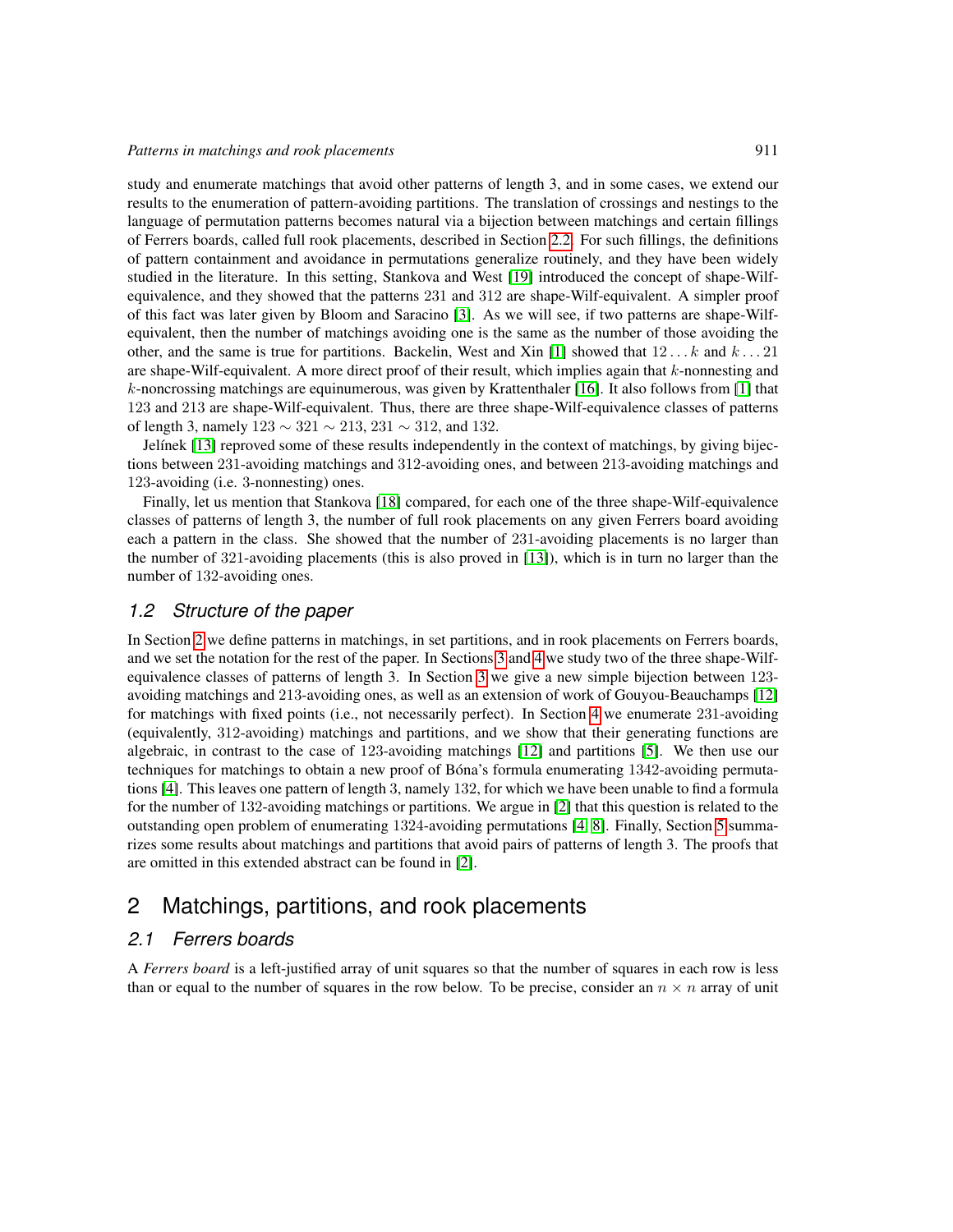squares in the xy-plane, whose bottom left corner is at the origin  $(0, 0)$ . The vertices of the unit squares are lattice points in  $\mathbb{Z}^2$ . For any vertex  $V = (a, b)$ , let  $\Gamma(V)$  be the set of unit squares inside the rectangle  $[0, a] \times [0, b]$ . Then, a subset F of the  $n \times n$  array with the property that  $\Gamma(V) \subseteq F$  for each vertex in F is a Ferrers board. Equivalently, F is bounded by the coordinate lines and by a lattice path from  $(0, n)$  to  $(n, 0)$  with east steps  $(1, 0)$  and south steps  $(0, -1)$ . We call this path the *border* of F, and we denote its vertices by  $V_0, \ldots, V_{2n}$ , where  $V_0 = (0, n)$ ,  $V_n = (n, 0)$  and  $V_{i+1}$  is immediately below or to the right of  $V_i$ . An example of these definitions appears in [\[2,](#page-11-13) Fig. 1].

Definition 1 *A* full rook placement *is a pair* (R, F) *where* F *is a Ferrers board and* R *is a subset of squares of* F *(marked by placing a rook in each one of them) such that each row and each column of* F *contains exactly one rook. Let*  $\mathcal{R}_F$  *denote the set of full rook placements on*  $F$ *.* 

In this paper, the term *placement* will always refer to a full rook placement. For a Ferrers board F to admit a full rook placement, the number or nonempty rows must equal the number of nonempty columns, and the coordinates  $(x, y)$  of the vertices in the border of F must satisfy  $x \geq y$ . We denote by  $\mathcal{F}_n$  the set of Ferrers boards satisfying this condition and having  $n$  nonempty rows and columns. The border of  $F \in \mathcal{F}_n$ , which we denote by  $D_F$ , is a lattice path from  $(0, n)$  to  $(n, 0)$  with steps east  $(e = (1, 0))$  and south (s =  $(0, -1)$ ) that remains above the line  $y = n - x$ . We denote by  $\mathcal{D}_n$  the set of such paths, which we call *Dyck paths* of semilength n (despite being rotated from other standard ways of drawing them). The map  $F \mapsto D_F$  is a trivial bijection between  $\mathcal{F}_n$  and  $\mathcal{D}_n$ . A *peak* on a Dyck path is an occurrence of es (as consecutive steps), and a valley is an occurrence of se.

We let

$$
\mathcal{R}_n=\bigcup_{F\in\mathcal{F}_n}\mathcal{R}_F
$$

be the set of all placements on boards in  $\mathcal{F}_n$ . Denote by  $\mathcal{S}_n$  the set of permutations of  $\{1, 2, \ldots, n\}$ . To each full rook placement  $(R, F)$  where  $F \in \mathcal{F}_n$ , one can associate a permutation  $\pi_R \in \mathcal{S}_n$  by letting  $\pi_R(i) = j$  if R has a rook in column i and row j (our convention is to number the columns of F from left to right and its rows from bottom to top, as in the usual cartesian coordinates). In the case that  $F \in \mathcal{F}_n$ is the square Ferrers board, this map is a bijection between  $\mathcal{R}_F$  and  $\mathcal{S}_n$ . More generally, given a vertex V of the border of F, the restriction of the placement R to the rectangle  $\Gamma(V)$ , which consists of the squares  $R \cap \Gamma(V)$ , determines a unique permutation in  $S_k$ , where  $k = |R \cap \Gamma(V)|$ . This permutation is obtained by disregarding empty rows and columns, and then applying the above map. Under this correspondence it makes sense to consider concepts such as the longest increasing sequence in  $R \cap \Gamma(V)$ .

Recall that a permutation  $\pi \in S_n$  *avoids* another permutation  $\tau \in S_k$  (usually called a *pattern*) if there is no subsequence  $\pi(i_1)\dots\pi(i_k)$  with  $i_1 < \dots < i_k$  that is order-isomorphic to  $\tau(1)\dots\tau(k)$ . The number of  $\tau$ -avoiding permutations in  $S_n$  is denoted by  $S_n(\tau)$ . Viewing permutations as full rook placements on the square Ferrers board,  $\pi$  avoids  $\tau$  if the placement corresponding to  $\tau$  cannot be obtained from the placement corresponding to  $\pi$  by removing rows and columns. This definition has been generalized [\[1\]](#page-10-0) to rook placements as follows.

**Definition 2** *A full rook placement*  $(R, F)$  avoids  $\tau \in S_k$  *if and only if for every vertex* V *on the border of* F, the permutation given by  $R \cap \Gamma(V)$  *avoids*  $\tau$ . Let  $\mathcal{R}_F(\tau)$  be the set of full rook placements on F *that avoid*  $τ$ *. Similarly, let* 

$$
\mathcal{R}_n(\tau) = \bigcup_{F \in \mathcal{F}_n} \mathcal{R}_F(\tau).
$$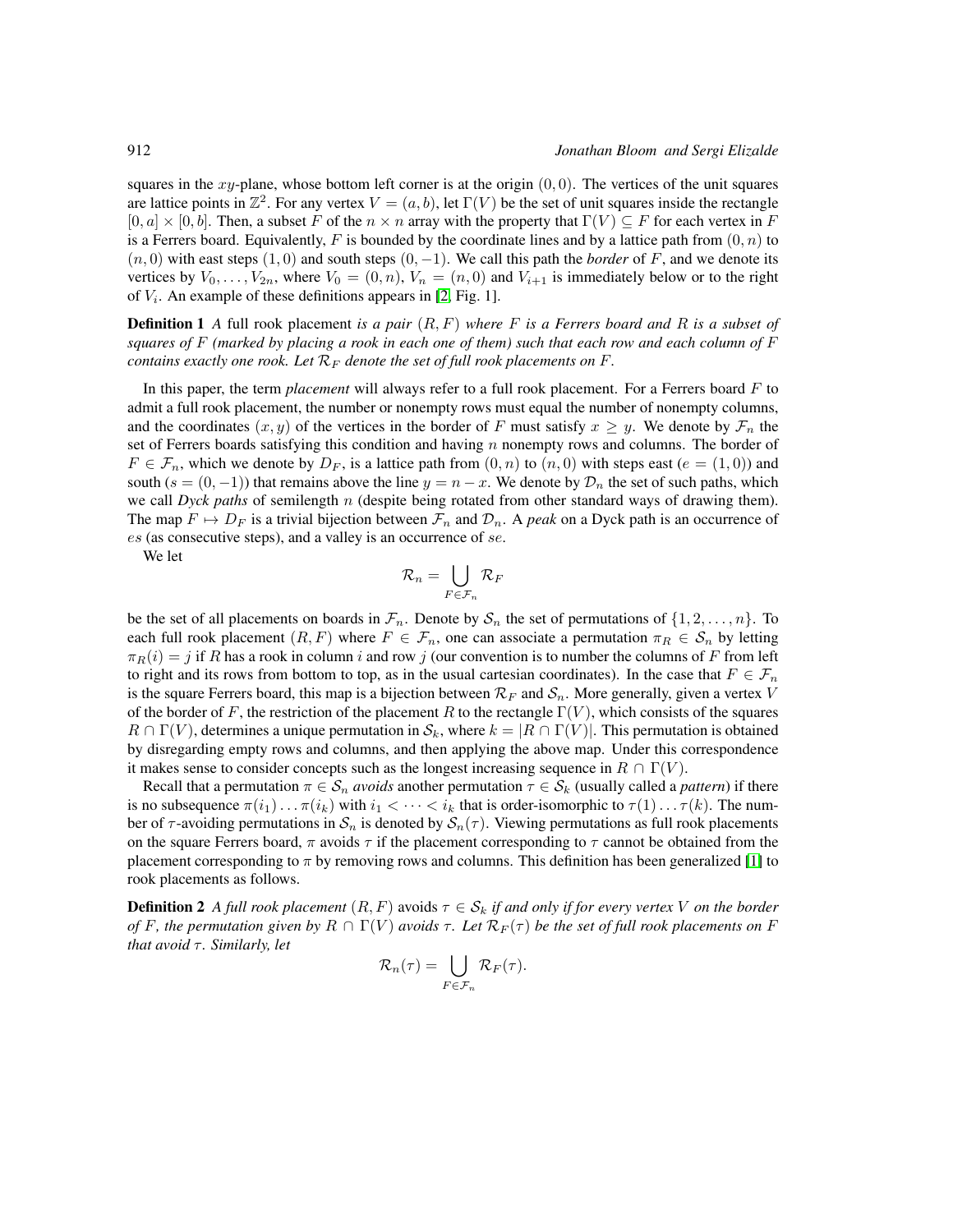Definition 3 *Two patterns* σ *and* τ *are said to be* shape-Wilf-equivalent*, denoted* σ ∼ τ *, if for any Ferrers board F we have*  $|\mathcal{R}_F(\sigma)| = |\mathcal{R}_F(\tau)|$ *.* 

Clearly, if two patterns are shape-Wilf-equivalent, then they are also Wilf-equivalent, meaning that they are avoided by the same number of *permutations*. The converse is not true, as shown by the fact that there is one Wilf-equivalence class for patterns of length 3, but three shape-Wilf-equivalence classes:  $123 \sim 321 \sim 213$ ,  $231 \sim 312$ , and 132.

Regarding shape-Wilf-equivalence of patterns of arbitrary length, two important results are due to Back-elin, West and Xin [\[1\]](#page-10-0). One states that  $12 \dots k \sim k \dots 21$  for all k, and the other one is the following.

**Proposition 2.1** ([\[1\]](#page-10-0)) Let  $\sigma, \tau \in S_k$  and  $\rho \in S_\ell$ . If  $\sigma \sim \tau$ , then  $\sigma \rho' \sim \tau \rho'$ , where  $\rho'$  is obtained from  $\rho$ *by adding* k *to each of its entries.*

Denote by  $\mathcal{D}_n^2$  the set of pairs  $(D_0, D_1)$  of Dyck paths  $D_0, D_1 \in \mathcal{D}_n$  such that  $D_0$  never goes above  $D_1$ . We say that  $D_0$  and  $D_1$  are *noncrossing*, and we call  $D_0$  the *bottom path* and  $D_1$  the *top path*. For any  $F \in \mathcal{F}_n$ , we denote by  $\mathcal{D}_F^2$  the set of pairs  $(D_0, D_F) \in \mathcal{D}_n^2$ , that is, those where the top path is the border of F.

#### <span id="page-4-0"></span>*2.2 Matchings*

Denote by  $\mathcal{M}_n$  the set of perfect matchings on [2n]. If  $(i, j)$  is a matched pair with  $i < j$ , we call i an *opener* and j a *closer*. The following natural bijection between  $\mathcal{M}_n$  and  $\mathcal{R}_n$ , which we denote  $\kappa$ , has been used in [\[9,](#page-11-7) [13\]](#page-11-10). Given a matching  $M \in \mathcal{M}_n$ , construct a path from  $(0, n)$  to  $(n, 0)$  by reading the vertices of M in increasing order, and adding an east step for each opener, and a south step for each closer. This path is clearly a Dyck path, so it is the border of a Ferrers board  $F \in \mathcal{F}_n$ , which we call the *shape* of M. Each column of F is naturally associated to an opener of M (the vertex that produced the east step at the top of the column), and similarly each row is naturally associated to a closer. Now define a full rook placement on F by placing a rook in the column associated to i and the row associated to j for each matched pair  $(i, j)$ . Two examples of the bijection  $\kappa$  are given in Fig. [2.](#page-6-0) For fixed  $F \in \mathcal{F}_n$ , denote by  $\mathcal{M}_F = \kappa^{-1}(\mathcal{R}_F)$  the set of matchings of shape F. Note that  $\mathcal{M}_n = \bigcup_{F \in \mathcal{F}_n} \mathcal{M}_F$ . In light of this bijection, the definition of pattern avoidance in Ferrers boards translates naturally to matchings.

**Definition 4** We say that a matching  $M \in \mathcal{M}_n$  avoids the pattern  $\tau \in \mathcal{S}_k$  if the corresponding rook *placement*  $\kappa(M)$  *does. Equivalently,* M *avoids*  $\tau$  *if there are no* 2k *vertices*  $1 \leq i_1 < \ldots < i_{2k} \leq n$  *such that* M contains all the pairs  $(i_a, i_{2k+1-\tau(a)})$  for  $1 \le a \le k$ . Let  $\mathcal{M}_F(\tau) = \kappa^{-1}(\mathcal{R}_F(\tau))$  be the set of  $\tau$ -avoiding matchings of shape F, and let  $\mathcal{M}_n(\tau) = \bigcup_{F \in \mathcal{F}_n} \mathcal{M}_F(\tau)$ .

This definition extends the notions of  $k$ -noncrossing and  $k$ -nonnesting matchings studied in [\[7,](#page-11-0) [16\]](#page-11-1). Recall that a matching is  $k$ -noncrossing if it contains no  $k$  mutually crossing arcs. In our terminology, this is equivalent to avoiding the pattern  $k \dots 21$ . Similarly, a matchings is k-nonnesting if it contains no k mutually crossing arcs, which is equivalent to avoiding  $12 \ldots k$ .

For patterns  $\tau \in S_3$ , which are the focus of this paper, we can describe  $\mathcal{M}_n(\tau)$  as the set of matchings  $M \in \mathcal{M}_n$  containing no three arcs whose endpoints occur in the same order as in the corresponding configuration in Fig. [1.](#page-5-1)

Since  $\kappa$  is a bijection, it is clear that  $|\mathcal{M}_F(\tau)| = |\mathcal{R}_F(\tau)|$  for any  $\tau$ . Thus, shape-Wilf-equivalence can be interpreted in terms of pattern-avoiding matchings:  $\sigma \sim \tau$  if and only if  $|\mathcal{M}_F(\sigma)| = |\mathcal{M}_F(\tau)|$ for every Ferrers board F. In particular, if  $\sigma \sim \tau$ , then  $|M_n(\sigma)| = |M_n(\tau)|$  for all n. The converse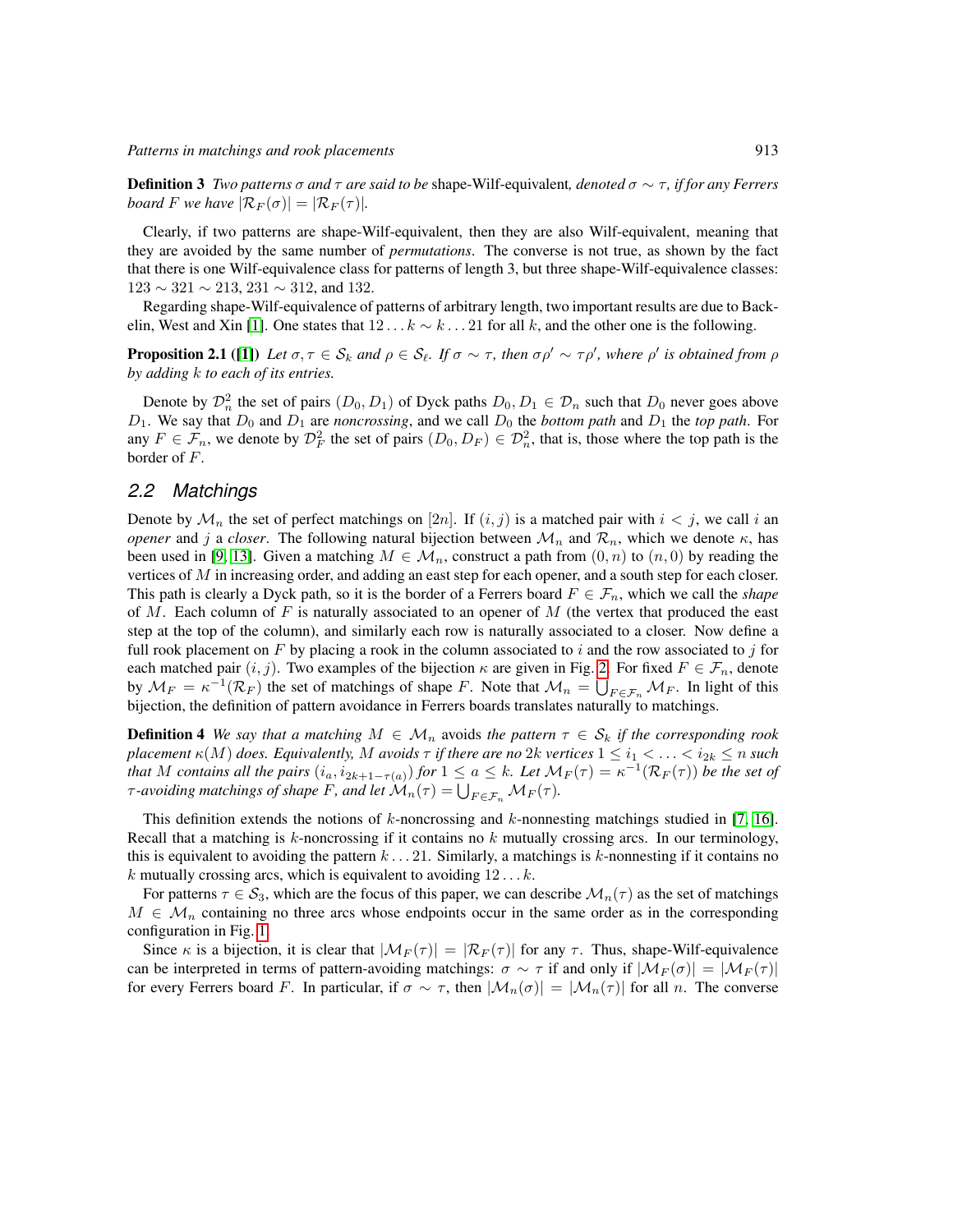

<span id="page-5-1"></span>**Fig. 1:** Forbidden configurations corresponding to  $\tau \in S_3$ .

statement is false in general. For example, it is trivial by symmetry that  $|\mathcal{M}_n(2341)| = |\mathcal{M}_n(4123)|$  for all n, but the patterns 2341 and 4123 are not shape-Wilf-equivalent, since  $|\mathcal{M}_F(2341)| \neq |\mathcal{M}_F(4123)|$ for the Ferrers boards in  $\mathcal{F}_6$  consisting of a 6  $\times$  6 square with two missing boxes.

#### *2.3 Set partitions*

Denote by  $\mathcal{P}_n$  the set of partitions of [n]. For each block  $\{i_1, i_2, \ldots, i_a\}$  with  $i_1 < i_2 < \cdots < i_a$  and  $a \geq 2$ , we call  $i_1$  an *opener*,  $i_a$  a *closer*, and we say that  $i_2, \ldots, i_{a-1}$  are *transitory* vertices. If  $a = 1$ , the vertex  $i_1$  is called a singleton. We will use the term partition to refer to a set partition when it creates no confusion. Note that matchings are partitions where all blocks have size 2. The definition of pattern avoidance for matchings extends to partitions as follows.

**Definition 5** We say that a partition  $P \in \mathcal{P}_n$  avoids the pattern  $\tau \in \mathcal{S}_k$  if there are no 2k vertices 1 ≤ i<sup>1</sup> < . . . < i2<sup>k</sup> ≤ n *such that* P *contains all the arcs* (ia, i2k+1−τ(a)) *for* 1 ≤ a ≤ k*. Denote by*  $\mathcal{P}_n(\tau)$  *the set of*  $\tau$ *-avoiding partitions of* [n].

Note that in the above definition, singleton blocks of  $P$  do not contribute to occurrences of any pattern  $\tau$ .

### <span id="page-5-0"></span>3 The patterns  $123 \sim 321 \sim 213$

The equivalence 123 ∼ 321 was first proved in [\[1\]](#page-10-0), and later simplified by Chen et al [\[7\]](#page-11-0) and by Krat-tenthaler [\[16\]](#page-11-1). The equivalence 321  $\sim$  213 was proved by Backelin, West and Xin [\[1\]](#page-10-0), and later by Jelínek [\[13\]](#page-11-10). In this section we provide a short bijective proof of the fact that  $321 \sim 213$ , greatly sim-plifying the proofs in [\[1,](#page-10-0) [13\]](#page-11-10). For the rest of this section, we fix a Ferrers board  $F \in \mathcal{F}_n$ , and we let  $V_i$ denote the ith vertex on the border of F.

<span id="page-5-2"></span>**Theorem 3.1** *There are explicit bijections*  $\Delta_{321}$  :  $\mathcal{M}_F(321) \to \mathcal{D}_F^2$  *and*  $\Delta_{213}$  :  $\mathcal{M}_F(213) \to \mathcal{D}_F^2$ *. Therefore,*  $321 \sim 213$ *.* 

This theorem will follow from Theorems [3.2](#page-6-2) and [3.3](#page-6-3) below. In a different form, the bijection  $\Delta_{321}$ was constructed by Chen et al. [\[7\]](#page-11-0) using vacillating tableaux. Here we provide a short description of this bijection in our language. Recall that matchings can be viewed as full rook placements via the bijection  $\kappa : \mathcal{M}_F \to \mathcal{R}_F$  described in Section [2.2.](#page-4-0)

It will be convenient to identify a Dyck path  $D \in \mathcal{D}_n$  with the sequence  $d_0d_1 \ldots d_{2n}$  that records the distances from its vertices to the main diagonal  $y = n - x$ . More precisely, if  $V_i = (a, b)$ , then  $d_i = a + b - n$ . We call  $d_0d_1 \ldots d_{2n}$  the *height sequence* of D. Fix  $h_0h_1 \ldots h_{2n}$  to be the height sequence of  $D_F$ .

For  $(R, F) \in \mathcal{R}_F$ , define the sequence  $j_0 \dots j_{2n}$  by letting  $j_i = 2\ell_i - h_i$ , where  $\ell_i$  is the length of the longest increasing sequence in  $R \cap \Gamma(V_i)$ . A straightforward argument (see [\[2\]](#page-11-13)) shows that  $j_0 \dots j_{2n}$  is a height sequence for some Dyck path, which we denote by  $D_{R,F}$ . Additionally, we show that  $j_i \leq h_i$ for all *i*, and so  $(D_{R,F}, D_F) \in \mathcal{D}_F^2$ . Define the map  $\delta_{321} : \mathcal{R}_F(321) \to \mathcal{D}_F^2$  by letting  $\delta_{321}(R, F) =$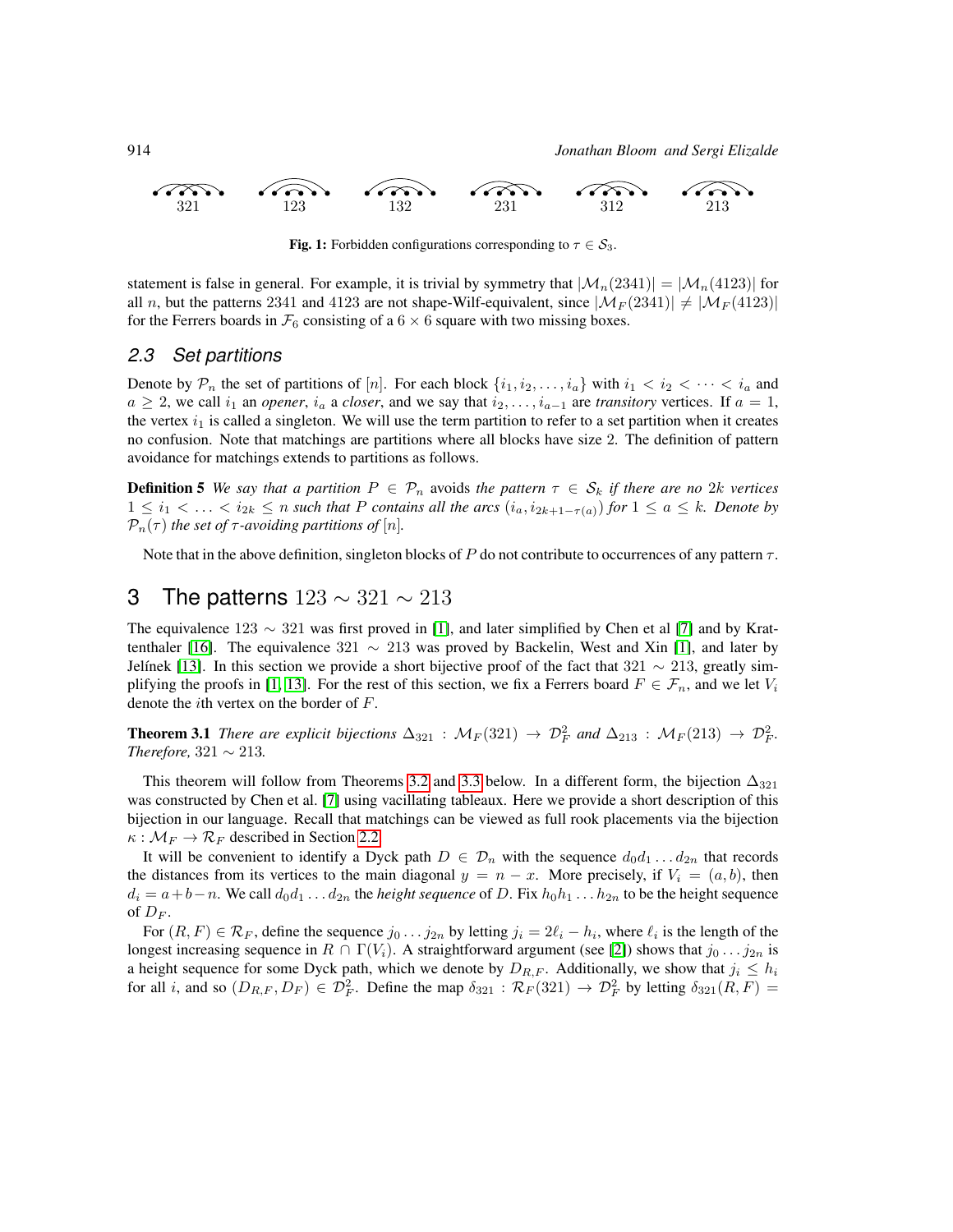$(D_{R,F}, D_F)$ . Then define  $\Delta_{321} = \delta_{321} \circ \kappa$ . The proof of following theorem is omitted in this extended abstract, but it may be found in [\[2\]](#page-11-13).

<span id="page-6-2"></span>**Theorem 3.2** *The map*  $\delta_{321}$  :  $\mathcal{R}_F(321) \to \mathcal{D}_F^2$  *is a bijection, and thus so is*  $\Delta_{321}$  :  $\mathcal{M}_F(321) \to \mathcal{D}_F^2$ *.* 

Now we turn to the second part of the proof of Theorem [3.1.](#page-5-2) Even though a different bijection between  $\mathcal{M}_F(213)$  and  $\mathcal{D}_F^2$  has already been given by Jelínek in [\[13\]](#page-11-10), here we present a much simpler bijection  $\Delta_{213}$  through a short pictorial argument.

As in the case of 321-avoiding matchings, it is convenient to let  $\Delta_{213} = \delta_{213} \circ \kappa$ , where the map  $\delta_{213}$ :  $\mathcal{R}_F(213) \to \mathcal{D}_F^2$  is defined as  $\delta_{213}(R, F) = (D, D_F)$ , with D given by the following construction. As the pattern 213 ends with its largest entry, the fact that  $(R, F)$  is 213-avoiding implies that  $\pi_R \in S_n(213)$ . Let  $F_R$  be the minimal Ferrers board that contains R. In a different language, the bijection between  $S_n(213)$  and  $\mathcal{D}_n$  that sends  $\pi_R$  to  $D_{F_R}$  appears in [\[15\]](#page-11-15). We define the bottom path in  $\delta_{213}(R, F)$  to be  $D = D_{F_R}$ . Note that  $F_R \subseteq F$  by definition, so  $D_{F_R}$  and  $D_F$  are noncrossing Dyck paths. The following theorem is now clear.

<span id="page-6-3"></span>**Theorem 3.3** *The map*  $\delta_{213}$  :  $\mathcal{R}_F(213) \to \mathcal{D}_F^2$  *is a bijection, and thus so is*  $\Delta_{213}$  :  $\mathcal{M}_F(213) \to \mathcal{D}_F^2$ *.* 

Examples of the maps  $\delta_{321}$  and  $\delta_{213}$ , together with the complete bijection from between  $\mathcal{M}_F(321)$  and  $\mathcal{M}_F(213)$ , is given in Fig. [2.](#page-6-0)



<span id="page-6-0"></span>Fig. 2: An example of the bijection between  $\mathcal{M}_F(321)$  and  $\mathcal{M}_F(213)$ . The bold path on the Ferrers board on the right represents the border of  $F_R$ .

In the particular case that  $F \in \mathcal{F}_n$  is the square board, the composition  $\Delta_{213}^{-1} \circ \Delta_{321}$  gives a bijection between  $S_n(321)$  and  $S_n(213)$  which coincides, up to symmetry, with a bijection of Elizalde and Pak [\[10\]](#page-11-16).

We end this section by mentioning that  $\Delta_{321}$  and  $\Delta_{213}$  can be generalized to bijections between pattern-avoiding matchings with fixed points and pairs of noncrossing Dyck paths satisfying a certain condition. These generalizations, which we describe in the full paper [\[2\]](#page-11-13), extend the results of Gouyou-Beauchamps [\[12\]](#page-11-4) involving Young tableaux with at most 4 or 5 rows and 54321-avoiding involutions, which in our language become 123-avoiding matchings with fixed points.

### <span id="page-6-1"></span>4 The patterns  $231 \sim 312$

The first proof of the equivalence 231  $\sim$  312 was given by Stankova and West [\[19\]](#page-11-8). Later, Bloom and Saracino [\[3\]](#page-11-9) gave a more direct proof. The main ingredient in Bloom and Saracino's construction is a bijection between 231-avoiding full rook placements of a given Ferrers board  $F \in \mathcal{F}_n$  and certain labelings of the vertices on the border of F. Recall that the vertices  $V_0V_1 \ldots V_{2n}$  are ordered from  $(0, n)$ to  $(n, 0)$ .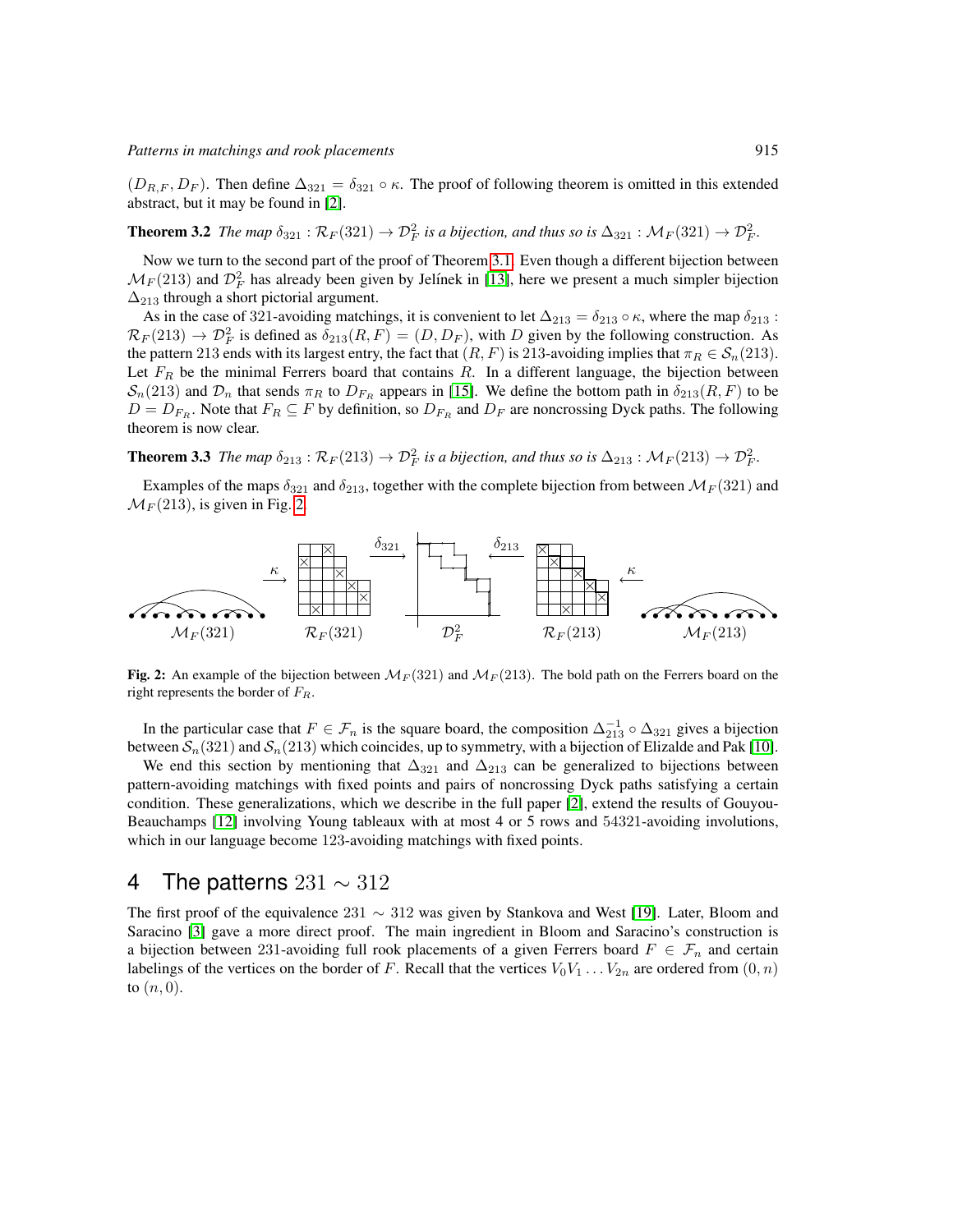We define a *labeled* Dyck path of semilength n to be a pair  $(D, \alpha)$  where  $D \in \mathcal{D}_n$ , and  $\alpha =$  $\alpha_0\alpha_1 \dots \alpha_{2n}$  is an integer sequence with the following monotonicity property: if  $V_{i+1}$  is to the right of  $V_i$ , then  $\alpha_i \leq \alpha_{i+1} \leq \alpha_i + 1$ , else  $\alpha_i \geq \alpha_{i+1} \geq \alpha_i - 1$ . We think of  $\alpha_i$  as the label of vertex  $V_i$ .

We say that two vertices  $V_i = (x_i, y_i)$  and  $V_j = (x_j, y_j)$  of D are *aligned* if  $x_i - x_j = y_i - y_j$  and the line segment connecting the points  $V_i$  and  $V_j$  lies strictly below D (except for the endpoints of the segment, which are on D). We say that a labeled Dyck path  $(D, \alpha)$  has the *diagonal property* if for any two aligned vertices  $V_i$  and  $V_j$  with  $i < j$ , we have  $\alpha_i \geq \alpha_j$ . We say  $(D, \alpha)$  satisfies the *0-condition* if for each *i*, one has  $\alpha_i = 0$  if and only if  $V_i$  lies on the diagonal  $y = n - x$ . For  $F \in \mathcal{F}_n$ , we denote by  $\mathcal{L}_F$  the set of labelings  $(D_F, \alpha)$  of the boundary of F that satisfy both the diagonal property and the 0-condition. We also let  $\mathcal{L}_n = \bigcup_{F \in \mathcal{F}_n} \mathcal{L}_F$ .

Bloom and Saracino's bijection in [\[3\]](#page-11-9) between placements and labeled Dyck paths is the map Π :  $\mathcal{R}_F(312) \to \mathcal{L}_F$  that sends  $(R, F) \in \mathcal{R}_F(312)$  to the pair  $(D_F, \alpha)$  where, for  $0 \le i \le 2n$ , the label  $\alpha_i$  is the length of the longest increasing sequence in  $R \cap \Gamma(V_i)$ . In a slight abuse of notation, we also denote by  $\Pi$  the bijection induced by  $\Pi$  from  $\mathcal{R}_n(312) = \bigcup_{F \in \mathcal{F}_n} \mathcal{R}_F(312)$  to  $\mathcal{L}_n = \bigcup_{F \in \mathcal{F}_n} \mathcal{L}_F$ .

#### <span id="page-7-3"></span>*4.1* 312*-avoiding matchings*

In this section we enumerate 312-avoiding matchings, or equivalently, 231-avoiding ones.

<span id="page-7-2"></span>Theorem 4.1 *The generating function for* 312*-avoiding matchings is*

$$
\sum_{n\geq 0} |\mathcal{M}_n(312)| z^n = \frac{54z}{1 + 36z - (1 - 12z)^{3/2}}.
$$
 (1)

*The asymptotic behavior of its coefficients is given by*

<span id="page-7-1"></span><span id="page-7-0"></span>
$$
|\mathcal{M}_n(312)| \sim \frac{3^3}{2^5 \sqrt{\pi n^5}} 12^n. \tag{2}
$$

**Proof:** We first translate the problem into an enumeration of labeled Dyck paths. The composition  $\Pi \circ \kappa$ is a bijection between  $\mathcal{M}_n(312)$  and  $\mathcal{L}_n$ , so we have  $L(z) := \sum_{n \geq 0} |\mathcal{M}_n(312)| z^n = \sum_{n \geq 0} |\mathcal{L}_n| z^n$ .

We will find an expression for  $L(z)$  using the recursive structure of Dyck paths: every  $D \in \mathcal{D}_n$  with  $n \geq 1$  uniquely decomposes as  $eD_1sD_2$  where e is an east step, s is a south step, and  $D_1$  and  $D_2$  are Dyck paths. Even though this decomposition can be extended to deal with labeled Dyck paths by transferring the label on each vertex of D to the corresponding vertex of  $eD_1s$  or  $D_2$ , the fact that the labels on  $eD_1s$ satisfy the 0-condition does not guarantee that the labels on  $D_1$  do, even if their values are decreased by 1.

To deal with this problem, we relax the 0-condition and consider the larger set  $\mathcal{K}_n$  consisting of all labeled Dyck paths  $(D, \alpha)$  of semilength n that have the diagonal property and satisfy  $\alpha_{2n} = 0$ . Let  $\mathcal{K} = \bigcup_{n \geq 0} \mathcal{K}_n$ , and denote by  $K(u, z) = \sum_{n \geq 0} \sum_{i \in \mathcal{K}_n} u^{\alpha_0} z^n$  the generating function for such paths according to the value of the first label.

To obtain an equation for  $K(u, z)$ , first consider the following operation: given  $(A, \alpha) \in \mathcal{K}_i$ ,  $(B, \beta) \in$  $\mathcal{K}_j$ , let  $(A, \alpha) \oplus (B, \beta) \in \mathcal{K}_{i+j}$  be the concatenation of Dyck paths AB with labels  $(\alpha_0 + \beta_0)(\alpha_1 + \beta_2)$  $(\beta_0) \dots (\alpha_{2i} + \beta_0)\beta_1 \dots \beta_{2j}$ . In other words, the labels along A are increased by  $\beta_0$ , and the labels along B do not change. Every nonempty  $(D, \gamma) \in \mathcal{K}$  can be decomposed uniquely as  $(D, \gamma) = (eD_1s, \alpha) \oplus$  $(D_2, \beta)$  where  $(eD_1s, \alpha), (D_2, \beta) \in \mathcal{K}$ . Whereas  $(D_2, \beta)$  is an arbitrary element of K, the labeling  $\alpha$  of the elevated Dyck path  $eD_1s$  can be of four different types, according to whether  $\alpha_0 = \alpha_1$  and whether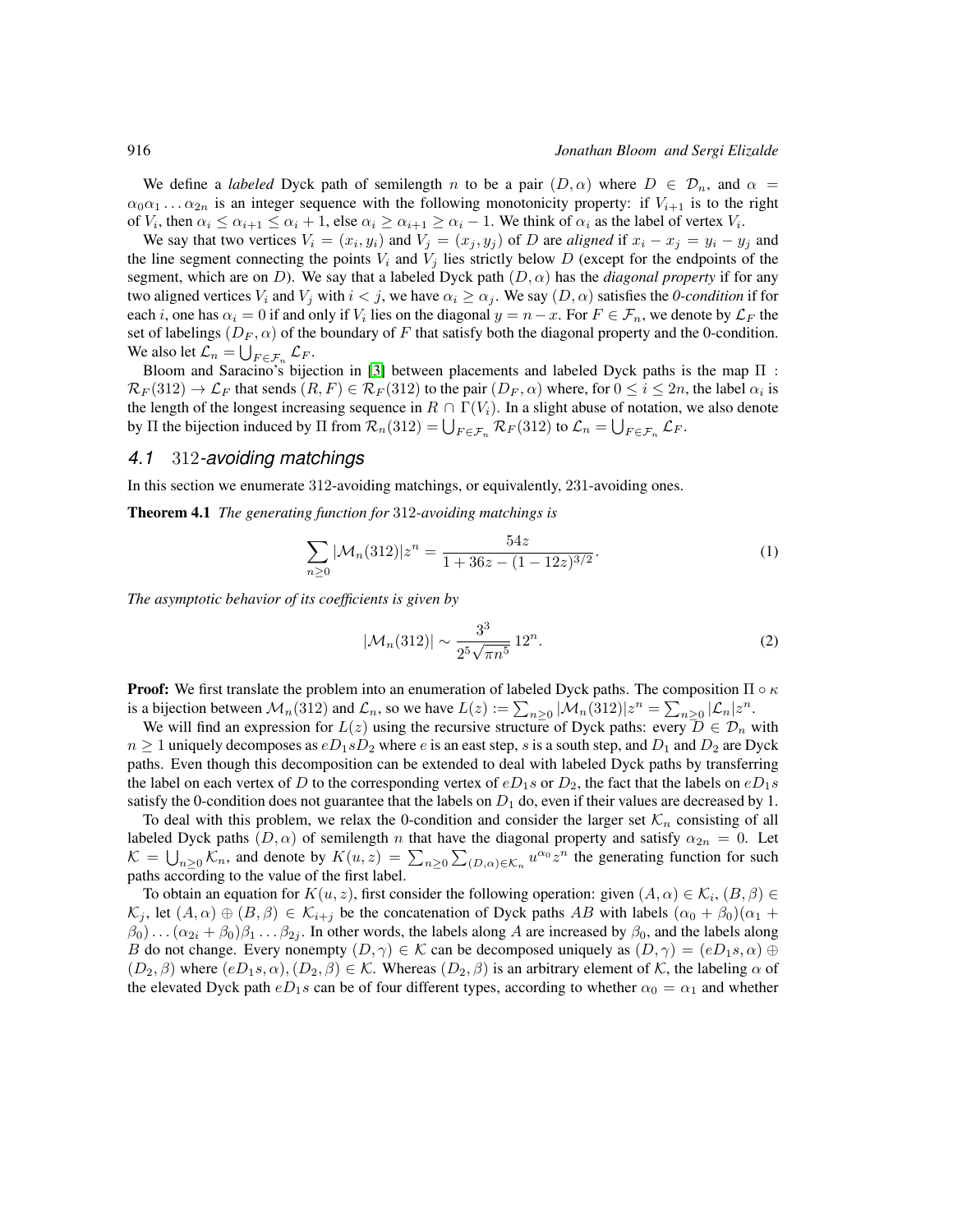$\alpha_{2i-1} = \alpha_{2i}$ , where i is the semilength of eD<sub>1</sub>s. Analyzing these four possibilities, the decomposition translates into the functional equation

$$
K(u, z) = 1 + zK(u, z)\left(2K(u, z) + uK(u, z) + \frac{K(u, z) - K(0, z)}{u}\right).
$$

We solve this equation using the quadratic method, due to Tutte, as described in [\[11,](#page-11-17) p. 515]. Doing so yields an expression for  $K(0, z)$  (see [\[2\]](#page-11-13) for details).

Finally, to find  $L(z)$ , observe that for any  $(D, \alpha) \in \mathcal{L}_n$ , the path D can be decomposed uniquely as  $D =$  $eA_1seA_2s...$ , where each  $A_j$  is a Dyck path, and if we let  $\alpha^{(j)}$  be its sequence of labels decreased by one, then  $(A_j, \alpha^{(j)})$  is an arbitrary element of K with  $\alpha_0^{(j)} = 0$ . It follows that  $L(z) = 1/(1 - zK(0, z))$ , which gives Eq. [\(1\)](#page-7-0).

To find the asymptotic behavior of the coefficients, note that the singularity of  $L(z)$  nearest to the origin is a branch point at  $z = 1/12$ . By [\[11,](#page-11-17) Corollary VI.1], its coefficients satisfy Eq. [\(2\)](#page-7-1).

It is interesting to observe that the generating function in Theorem [4.1](#page-7-2) is algebraic, in contrast with the fact that the generating function for 123-avoiding matchings is D-finite but not algebraic [\[12,](#page-11-4) [7\]](#page-11-0). Compare also the growth rate in Eq. [\(2\)](#page-7-1) with  $|\mathcal{M}_n(123)| = C_{n+2}C_n - C_{n+1}^2 \sim \frac{24}{\pi n^5} 16^n$ .

### *4.2* 312*-avoiding partitions*

A refinement of the methods from Section [4.1](#page-7-3) can be used to enumerate 312-avoiding partitions, or equivalently, 231-avoiding ones. For any pattern  $\tau$ , the set of  $\tau$ -avoiding set partitions can be generated from the set of all  $\tau$ -avoiding matchings as follows. Given a matching M, one can first choose, for each closer immediately followed by an opener, either to merge them into one transitory vertex or to leave them as they are; then one can insert singleton vertices in any position. If we let val $(M)$  denote the number of closers immediately followed by openers in M (we call these *valleys* of M), and  $A(v, z) = \sum_{n \geq 0} \sum_{M \in \mathcal{M}_n(\tau)} u^{\text{val}(M)} z^n$  is the generating function for  $\tau$ -avoiding matchings with respect to the number of valleys, then

<span id="page-8-0"></span>
$$
\sum_{n\geq 0} |\mathcal{P}_n(\tau)| z^n = \frac{1}{1-z} A\left(\frac{1}{z}, \frac{z^2}{(1-z)^2}\right).
$$
 (3)

If two patterns satisfy  $\sigma \sim \tau$ , then  $|\mathcal{M}_F(\sigma)| = |\mathcal{M}_F(\tau)|$  for every F, and so the above generating function  $A(v, z)$  is the same for  $\sigma$ -avoiding as for  $\tau$ -avoiding matchings. It follows that  $|\mathcal{P}_n(\sigma)| =$  $|\mathcal{P}_n(\tau)|$  for all *n*. In particular, since 312 ~ 231, we have  $|\mathcal{P}_n(312)| = |\mathcal{P}_n(231)|$ .

<span id="page-8-2"></span>**Theorem 4.2** The generating function  $B(z) = \sum_{n\geq 0} |\mathcal{P}_n(312)|z^n$  for 312-avoiding partitions is a root *of the cubic polynomial*

$$
(z-1)(5z2-2z+1)2B3+(-9z5+54z4-85z3+59z2-14z+3)B2+(-9z4+60z3-64z2+13z-3)B+(-9z3+23z2-4z+1).
$$
 (4)

*The asymptotic behavior of its coefficients is given by*

<span id="page-8-3"></span><span id="page-8-1"></span>
$$
|\mathcal{P}_n(312)| \sim \delta n^{-5/2} \rho^n,\tag{5}
$$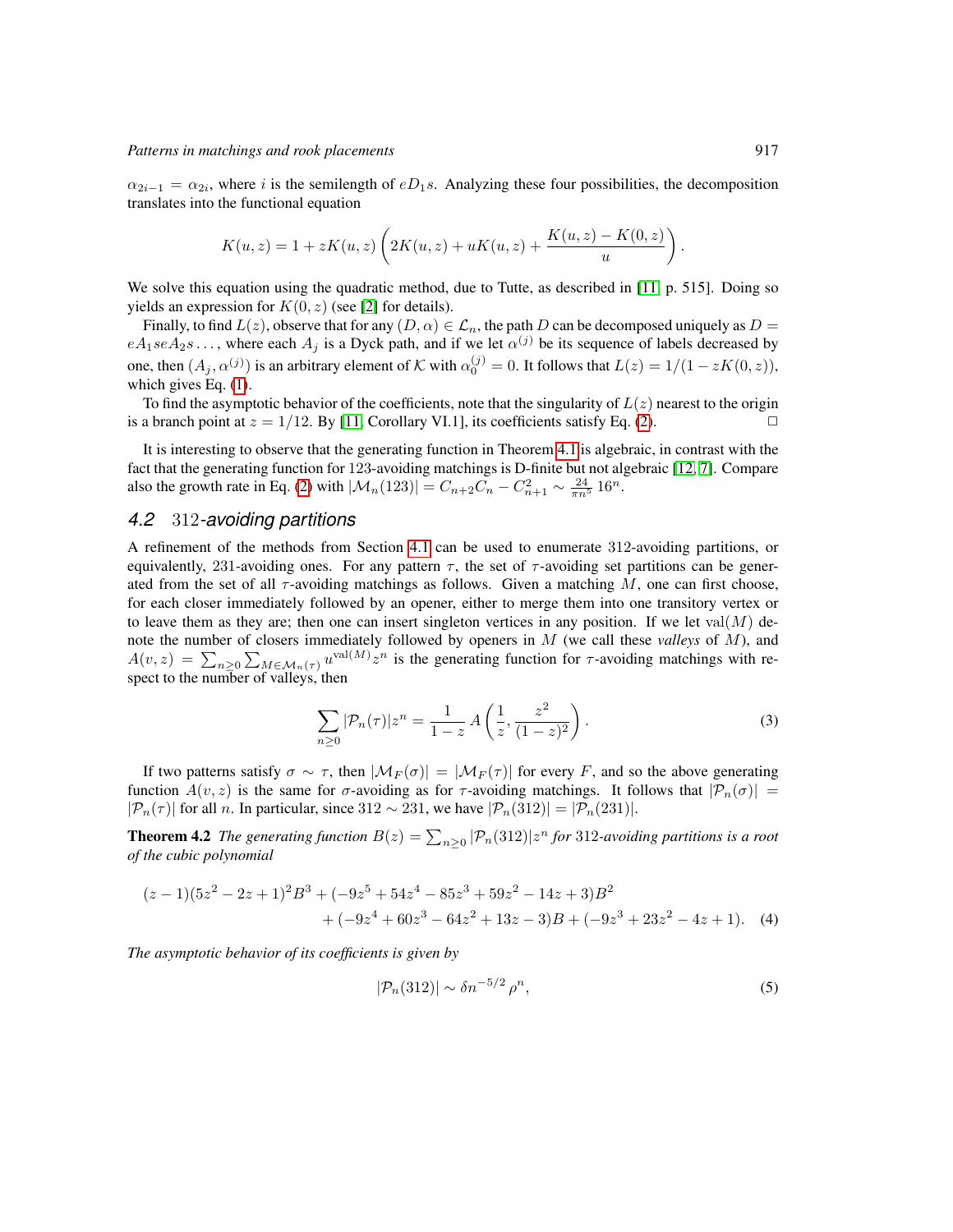918 *Jonathan Bloom and Sergi Elizalde*

*where*

$$
\rho = \frac{3(9 + 6\sqrt{3})^{1/3}}{2 + 2(9 + 6\sqrt{3})^{1/3} - (9 + 6\sqrt{3})^{2/3}} \approx 6.97685
$$

*and*  $\delta \approx 0.061518$ *.* 

**Proof sketch:** To apply Eq. [\(3\)](#page-8-0), we need to count 312-avoiding matchings while keeping track of the number of closers immediately followed by an opener. Via the bijection  $\Pi \circ \kappa : \mathcal{M}_n(312) \to \mathcal{L}_n$ , this is equivalent to counting labeled paths in  $\mathcal{L}_n$  with respect to the number of valleys. Proceeding as in the proof of Theorem [4.1,](#page-7-2) the generating function  $K(u, v, z)$  for paths in K that refines  $K(u, z)$  by marking the number of valleys with the variable  $v$  satisfies

$$
K(u, v, z) = 1 + z(vK(u, v, z) - v + 1)\left(2K(u, v, z) + uK(u, v, z) + \frac{K(u, v, z) - K(0, v, z)}{u}\right).
$$

Applying the quadratic method, we obtain an expression for  $K(0, v, z)$ . Then, letting  $L(v, z)$  be the generating function for paths in  $\mathcal{L}_n$  where v marks the number of valleys, we have

$$
L(v, z) = \frac{1/v}{1 - vzK(0, v, z)} - \frac{1}{v} + 1.
$$

Using now Eq. [\(3\)](#page-8-0) to relate  $B(z)$  and  $L(v, z)$ , it follows that  $B(z)$  is a root of the polynomial [\(4\)](#page-8-1).

To describe the asymptotic growth of its coefficients, we use the method described in [\[11,](#page-11-17) Section VII.7.1] to compute the singularities of algebraic functions (see [\[2\]](#page-11-13) for details).  $\Box$ 

Again, the generating function in Theorem [4.2](#page-8-2) is algebraic, in contrast with the fact that the generating function for 123-avoiding (namely, 3-noncrossing) partitions is D-finite but not algebraic [\[5\]](#page-11-5). Compare also Eq. [\(5\)](#page-8-3) with the growth of the number of 3-noncrossing partitions [\[5\]](#page-11-5), given by

$$
|\mathcal{P}_n(123)| \sim \frac{3^9 5\sqrt{3}}{2^5 \pi} \frac{9^n}{n^7}.
$$

#### *4.3 An application to* 1342*-avoiding permutations*

The method involving labeled Dyck paths that we have developed to enumerate 312-avoiding matchings can be used to recover the following generating function due to Bóna  $[4]$  for the number of 1342-avoiding permutations (which, by symmetry, equals the number of 3124-avoiding ones).

#### Theorem 4.3 ([\[4\]](#page-11-12))

$$
\sum_{n\geq 0} |\mathcal{S}_n(1342)| z^n = \frac{32z}{1 + 20z - 8z^2 - (1 - 8z)^{3/2}}.
$$

Bona [\[4\]](#page-11-12) obtained this formula by constructing a bijection between so-called indecomposable 1342avoiding permutations and certain labeled trees, called  $\beta(0, 1)$ -trees. He then used the fact that the generating function for  $\beta(0, 1)$ -trees had already been found by Tutte [\[20\]](#page-11-18). Our approach provides a more direct method to enumerate 1342-avoiding permutations without using  $\beta(0, 1)$ -trees.

Denote by  $\mathcal{R}_n^{\times}(312)$  the set of placements  $(R, F) \in \mathcal{R}_n(312)$  with the property that F is the smallest Ferrers board that contains R. There is a straightforward bijection  $\chi: \mathcal{S}_n(3124) \to \mathcal{R}_n^{\times}(312)$  defined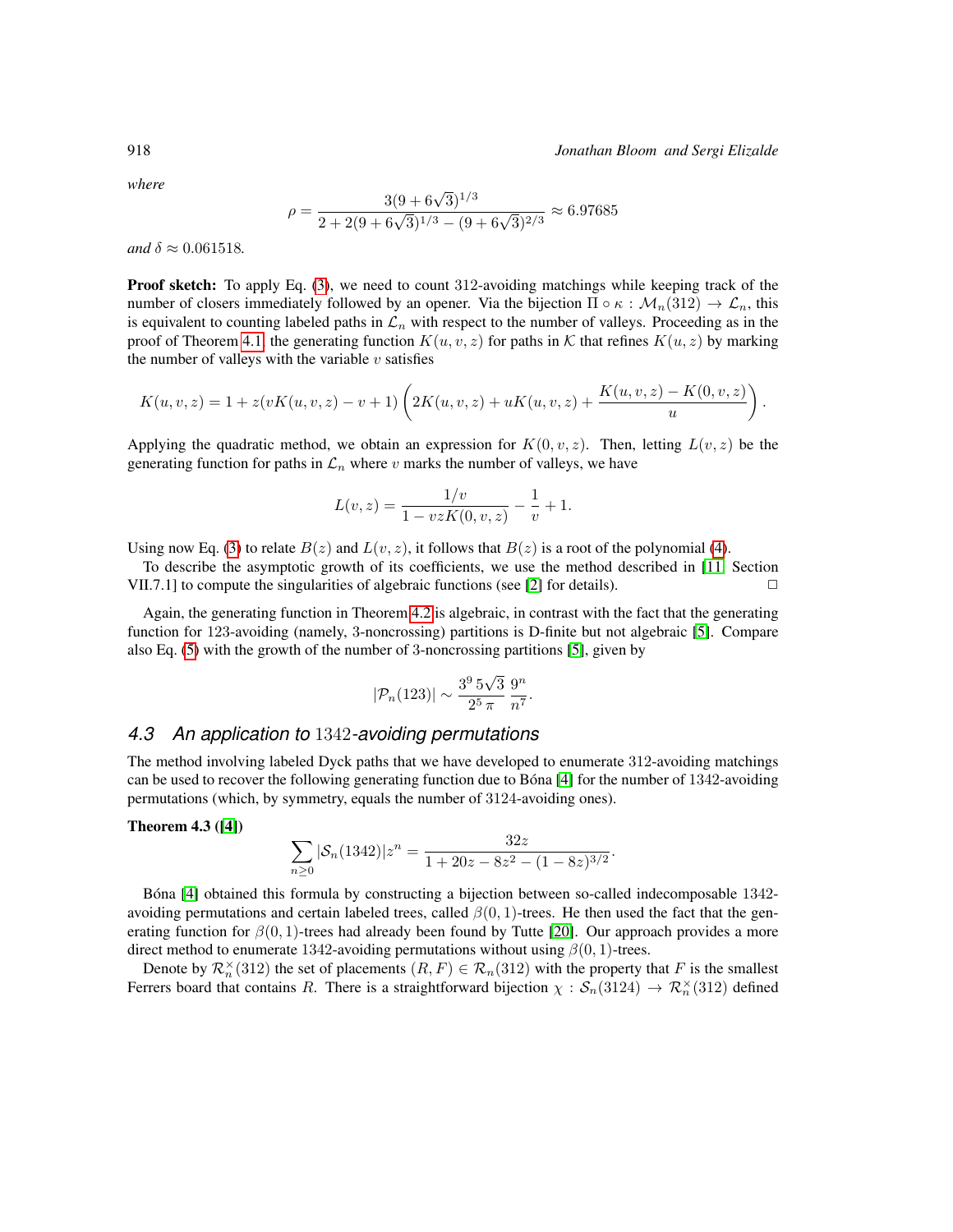by  $\chi(\pi) = (R_\pi, F_\pi)$ , where  $R_\pi$  is the placement consisting of the squares  $(i, \pi(i))$  for  $1 \le i \le n$ , and  $F_{\pi}$  is the smallest board containing  $R_{\pi}$ . To enumerate  $\mathcal{R}_n^{\times}(312)$ , we use the fact (proved in [\[2\]](#page-11-13)) that the image of the map  $\Pi : \mathcal{R}_n(312) \to \mathcal{L}_n$ , when restricted to  $\mathcal{R}_n^{\times}(312)$ , is the set of labeled Dyck paths  $(D, \alpha) \in \mathcal{L}_n$  such that for every peak  $V_i$ , the labels around it satisfy  $\alpha_{i-1} = \alpha_i + 1 = \alpha_{i+1}$ . We denote this set by  $\mathcal{L}_n^{\times}$ .

Using the same framework as in the proof of Theorem [4.1,](#page-7-2) we can obtain the generating function for these paths. Let  $\mathcal{K}_n^{\times}$  be the set of labeled Dyck paths  $(D, \alpha)$  that have the diagonal property, satisfy  $\alpha_{2n} =$ 0, and such that  $\alpha_{i-1} = \alpha_i + 1 = \alpha_{i+1}$  if  $V_i$  is a peak. Letting  $K^\times(u, z) = \sum_{n \geq 0} \sum_{i=0}^{\infty} \sum_{j \in \mathcal{K}_n^{\times}} u^{\alpha_0} z^n$  be the generating function for such paths according to the value of the first label, we obtain

$$
K^{\times}(u, z) = 1 + zK^{\times}(u, z)\left(K^{\times}(u, z) + (u + 1)(K^{\times}(u, z) - 1) + \frac{K^{\times}(u, z) - K^{\times}(0, z)}{u}\right)
$$

The quadratic method yields a formula for  $K^{\times}(0, z)$ , from where

$$
\sum_{n\geq 0}|\mathcal{S}_n(3124)|z^n=\sum_{n\geq 0}|\mathcal{L}_n^\times|z^n=\frac{1}{1-zK^\times(0,z)}=\frac{32z}{1+20z-8z^2-(1-8z)^{3/2}}
$$

# <span id="page-10-1"></span>5 Pairs of patterns

Tab. [1](#page-10-2) summarizes the results from the full paper [\[2\]](#page-11-13) on matchings and set partitions that avoid a pair of patterns of length 3. The notions of pattern-avoidance and shape-Wilf-equivalence defined in Section [2](#page-2-0) have a straightforward generalization to pairs of patterns. We establish that the 15 pairs of patterns in  $S_3$  are partitioned into 7 shape-Wilf-equivalence classes. Further, we provide enumeration results for matchings and set partitions avoiding a pair of patterns in many cases.

|    |   |   |                     | Class   | <b>Matchings</b>     | Set partitions                 |
|----|---|---|---------------------|---------|----------------------|--------------------------------|
|    |   |   | 132 213 231 312 321 |         |                      | $2-3z+z^2-z\sqrt{1-6z+z^2}$    |
| VI | П | Ш | IV                  |         | $3 + \sqrt{1 - 8z}$  | $2(1-3z+3z^2)$                 |
|    |   |   | VII.                | П, Ш    | Solutions of a cubic | Solutions of a cubic           |
|    |   |   | v                   | IV      | $1-5z+2z^2$          | $1-10z+32z^2-37z^3+12z^4$      |
|    |   |   |                     |         | $\sqrt{1-6z+5z^2}$   | $(1-z)(1-10z+31z^2-30z^3+z^4)$ |
|    |   |   |                     | v       | Functional equation  | Unknown                        |
|    |   |   |                     | VI. VII | Unknown              | Unknown                        |

<span id="page-10-2"></span>Tab. 1: The 7 shape-Wilf-equivalence classes of pairs of patterns, and a summary of our enumeration results.

### **References**

123  $\frac{1}{132}$  $\overline{213}$ 231 312

<span id="page-10-0"></span>[1] J. Backelin, J. West and G. Xin, Wilf-equivalence for singleton classes, *Adv. in Appl. Math.* 38 (2007), 133–148.

.

.